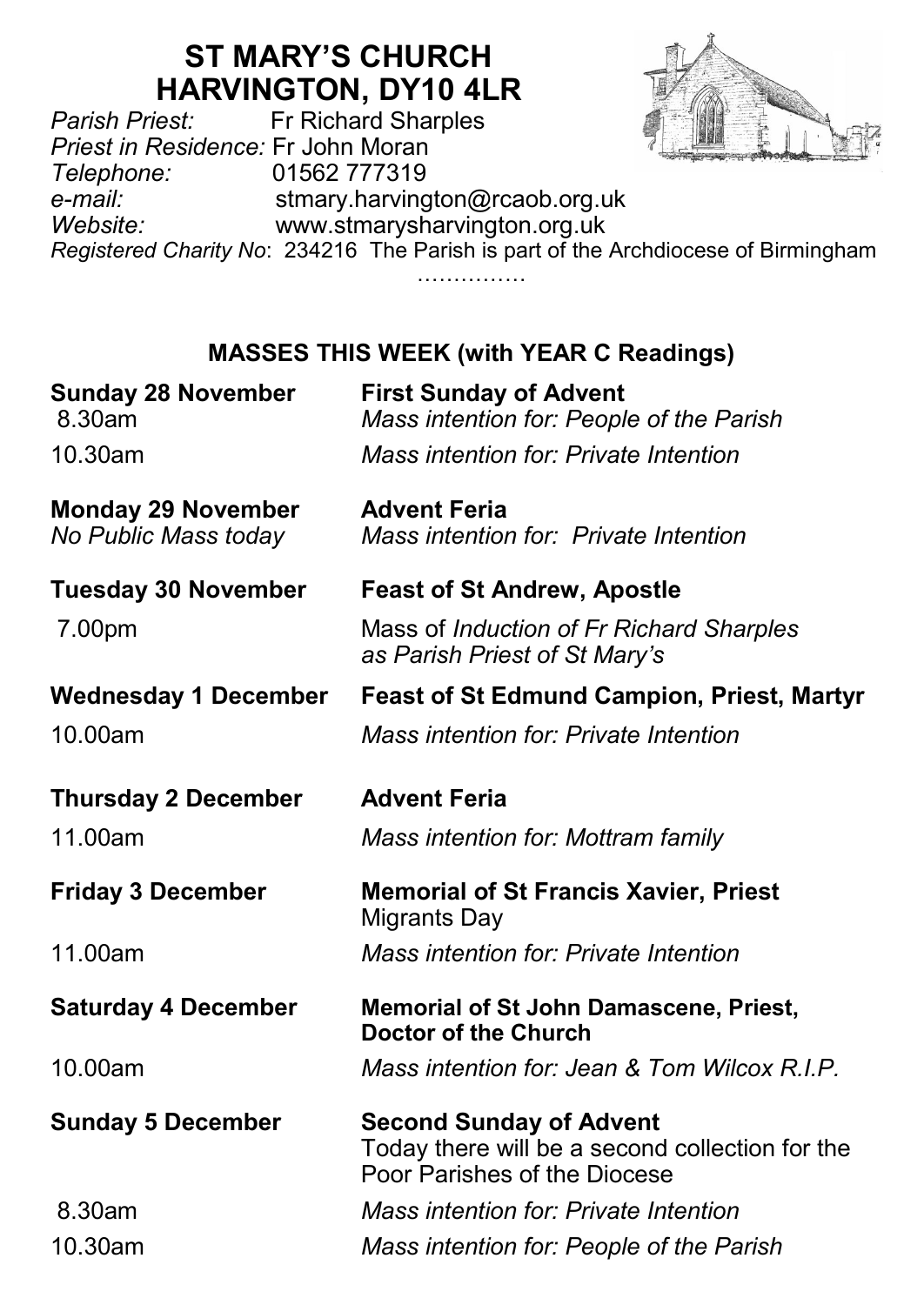**Anniversaries in November:** Isabella Ilsley (1866), Laurence Ruck (1916), John Munster (1916), Rev Philip Roskell (1930), Rev Dr Charles Eagle (1947), Cuthbert Watts (1965), Edna Mercer (1983), Denis Lovekin (1984), Ivor Mortiboy (1998),Harold Sanders, Katherine Martin (2002), Sarah Millard (2002), Marie Baylis (2003), Min Young (2003), Grace Haydon (2004), Siobhan James-Moore (2005), Gerard Fox (2007), Rev David Higham (2008),Stephen Pritchard (2008), Julian Davies (2008). James William Finney (2009), Gertrude Mary Savage (2011), James O'Brien (2012) Colin Atwell (2014), Roger Adey (2016), Veronica Mitchell (2018), Oliver Donaghey (2019)

…………………………………………………………………….

**In your prayers please remember parishioners and friends who are sick:**  Deirdre Brookes, Kathleen Clark, Liz and Lionel Cornish, Bob Grant, Jane and Peter Handley, Kay Hildebrandt, Ann Parry, Clare Saich.

…………………………………..

In your charity, please pray for the repose of the souls of: **SEAN MCDERMOTT** who died on Friday 19th November. Sean's funeral will take place at St Mary's on Monday 6th December at 11.00am **ROGER EPHRAIMS** who died on Tuesday 23rd November. Roger's funeral arrangements are yet to be confirmed.

May they Rest In Peace



… for all your offerings and donations. They are always gratefully received. **Contributions to the Parish: 8th-21st November**

Regular, weekly Gift Aid Direct Debit: £316.00 [x2]

…………………………………………………………..……………………..

| <b>Gift Aid Envelopes:</b>     | £289.00 |
|--------------------------------|---------|
| Loose cash:                    | £255.41 |
| National Youth Sunday: £118.90 |         |
| Poppy Appeal:                  | £57.78  |



**OFFERTORY DONATIONS** are no longer collected in the pews. If you wish to make a donation on **SUNDAYS** please place your offering in the 'bin' on the porch table. On **other days of the week**  offerings may be placed in the basket on the sanctuary step in front of the altar.

### **WELCOME TO ST MARY'S!**

We ask everyone attending our premises to take note of the following:

- When inside church, the congregation are **strongly recommended to wear face coverings** for the mutual benefit of us all.
- If members of the congregation would like to ensure social distancing they may use a **'Please Leave Space'** sign (available in the porch) and place it on the seat beside them in their pew.
- Please spread out and don't kneel if someone is sitting on the pew in front
- 'Track and Trace': If someone attends our premises who is found to be a Covid positive case, we will inform everyone on our parish email database. If you are not on our database and you want to be alerted you may provide us with your contact details or scan the displayed NHS QR code on your phone.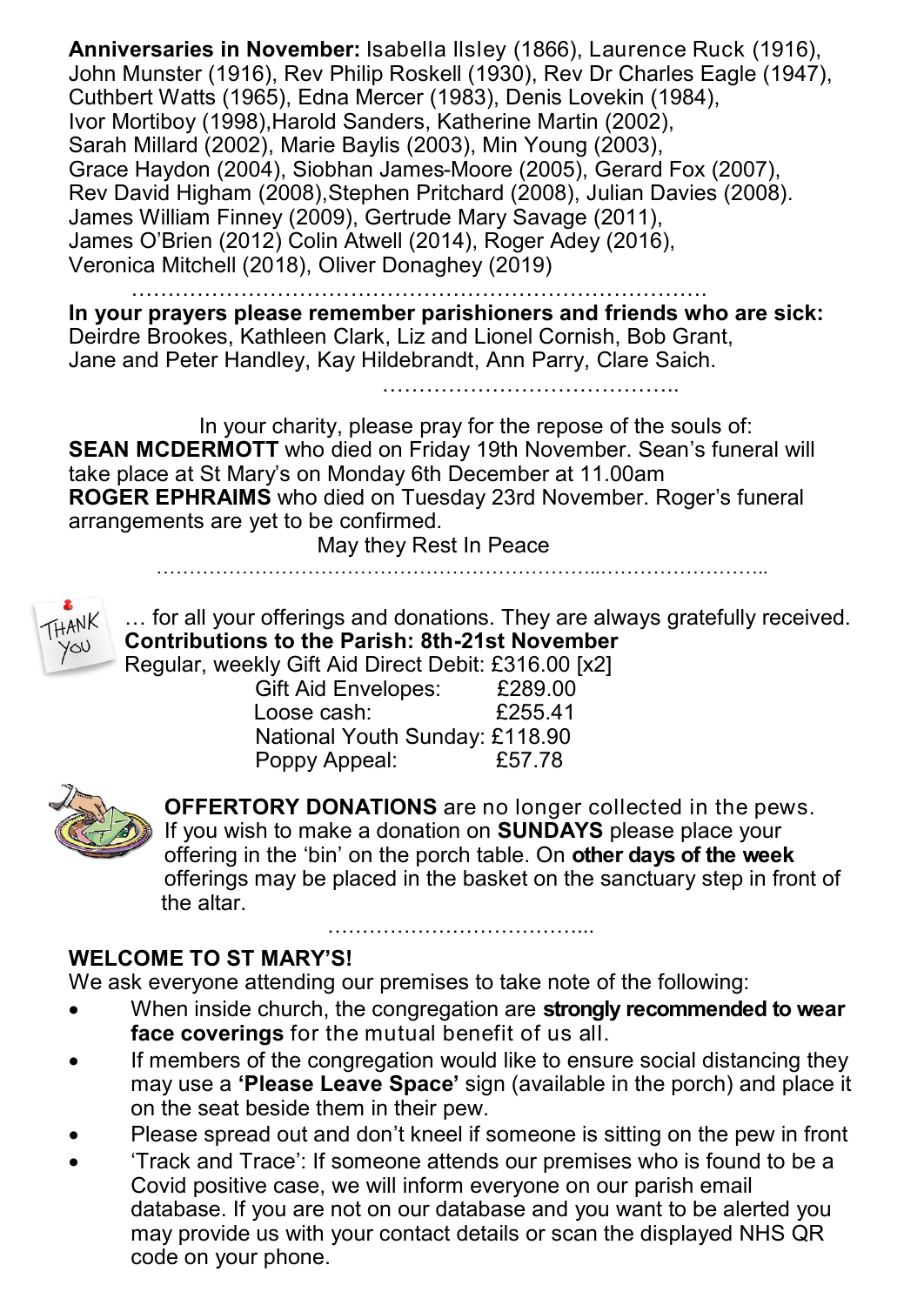**FR RICHARD SHARPLES** with be inducted as our Parish Priest by the Area Dean, Fr Douglas Lamb on **TUESDAY 30TH NOVEMBER** at 7.00pm here at St Mary's.



Parishioners from Fr Richard's Stourport parish will be

joining us for this special event. To allow as many people as possible to attend in safety, places will be limited to 50, that is 25 places allocated to each parish. If you would like to attend please write your name on the list at the back of church this weekend or email your request at the earliest opportunity.

……………………………………..

stmary.harvington@rcaob.org.uk

Our local **FOOD BANK** www.kidderminster.foodbank.org.uk.

- appreciate all donations. At church we can now take donations of food  $\frac{1}{2}$  and other essentials and will deliver them on your behalf directly to the Food Bank collection point in Kidderminster. They need:
- Tinned meat, fish, veg, fruit, fruit juice, fruit squash, tinned puddings, custard, fresh fruit, jam.
- The only items **not currently needed** as it uses up so much valuable available storage space, is baked beans and pasta.
- As well as food, families always need toiletries, shampoo, household items, washing up liquid, washing tablets. Size 5 and 6 nappies are always a priority need. They have plenty of the other sizes.

### **Please bring your donations in bags or boxes marked 'FOOD BANK' and bring them to church for collection by SUNDAY 5th DECEMBER**

If you would prefer to donate money, please make cheques payable to 'The Kidderminster Foodbank' or put cash in an envelope marked 'KIDDERMINSTER FOOD BANK' and put it in the Offertory collection or post cheques directly to: Kidderminster Foodbank, Swan Centre, 9 Blackwell Street, Kidderminster, DY10 2DP

………………………………………………………………... **TOY APPEAL: Home-Start Wyre Forest** www.home-start.org.uk are helping Santa again this year and need **NEW** toys for any child. **Please bring your donations in bags or boxes marked STARt** Critics. Please pring your consuction is exagged to collection by **SUNDAY 12th DECEMBER** …………………………………………

The Management Committee of **HARVINGTON HALL** invite all St Mary's parishioners for a **free tour** of the Hall on either HALL **Saturday 4 December at 12 noon or Sunday 5th at 11.45am.**  Please email or telephone Harvington Hall asap to book your

spaces. [harvingtonhall@rcaob.org.uk.](mailto:harvingtonhall@rcaob.org.uk) or tel: 01562 777846.

**PLEASE SPONSOR** Hall Manager, Phil Downing who is spending 36 hours in a priest hide on Monday and Tuesday  $29<sup>th</sup>/30<sup>th</sup>$  November to raise funds for the Hall. Donations can be made through their website: www.harvingtonhall.co.uk, or directly to the Hall by post or by a personal visit.